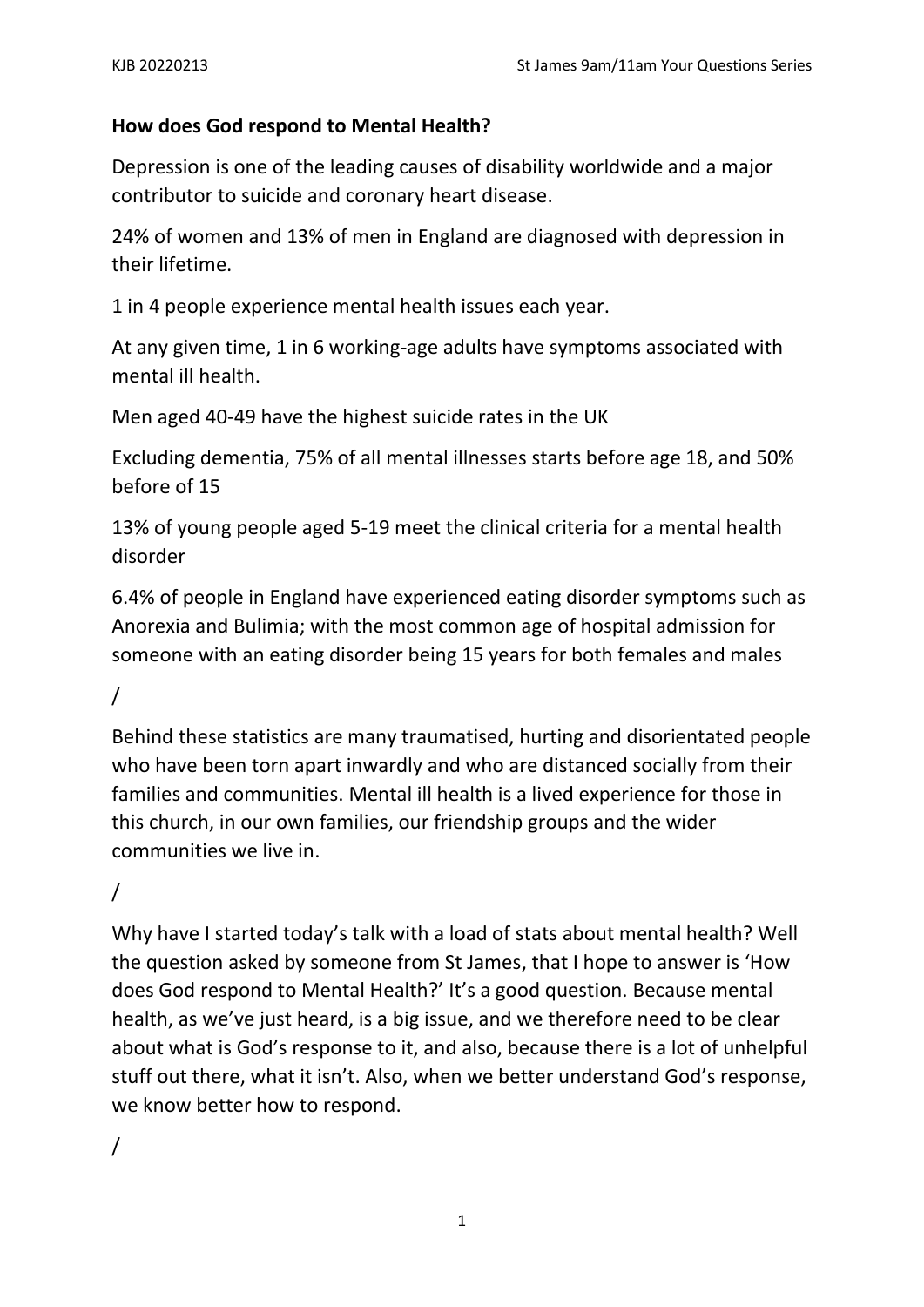To answer the question 'How does God respond to mental health?' I am going to answer a number of related questions that often come up.

### **Q1. If I have a mental illness is it because I lack faith?**

In a word 'no'.

If I break my arm, or get cancer, I don't think, 'oh it's because I lack faith'. No. It is no different with mental health.

Carlos Whittaker, is an American Christian musician. Whilst singing worship songs on stage in 2005 he suddenly felt like he was having a heart attack and that he would soon die. As audience of 2,000 people watched, and the band played on, Whittaker left the stage, not knowing that he was having a major panic attack. That was the beginning of his now 17 years of living with severe anxiety.

He said in a recent interview, "This has nothing to with whether I believe in Jesus. This does not have anything to do with whether or not I am reading my Bible or how hard I am praying. I can pray 24 hours a day, seven days a week, and I'm still going to have to take that little white pill every single day."

Sadly for generations Jesus' teachings on the Sermon on the mount – the 'Therefore I tell you, do not worry about your life' bit and the 'you of little faith' bit – has been misused and abused in such a way as to make Christians feel guilty about being anxious and depressed.

Suppose you believe you're supposed to pray depression and anxiety away, and you do––you pray––and things don't change. What does that do to you? You're probably going to come to the conclusion that "God doesn't love me," "He's forgotten me," "He doesn't want me to feel better," or "Maybe I don't have enough faith." It's only a matter of time before you come to the conclusion that Christianity doesn't work. Whether or not it's true, it doesn't "work," because it hasn't actually changed my mood or given me a better outlook on life. Underestimating the impact of mental and emotional illness, or thinking it can be 'prayed away', is really, really dangerous.

/

On the flip side, it's also important that we don't assume that if we a have mental health issue, that we should step away from our faith until we're sorted. We are still a child of God, still loved by him, still disciples, still witnesses, still called to seek God's will. It's tough, yes. But it is at such times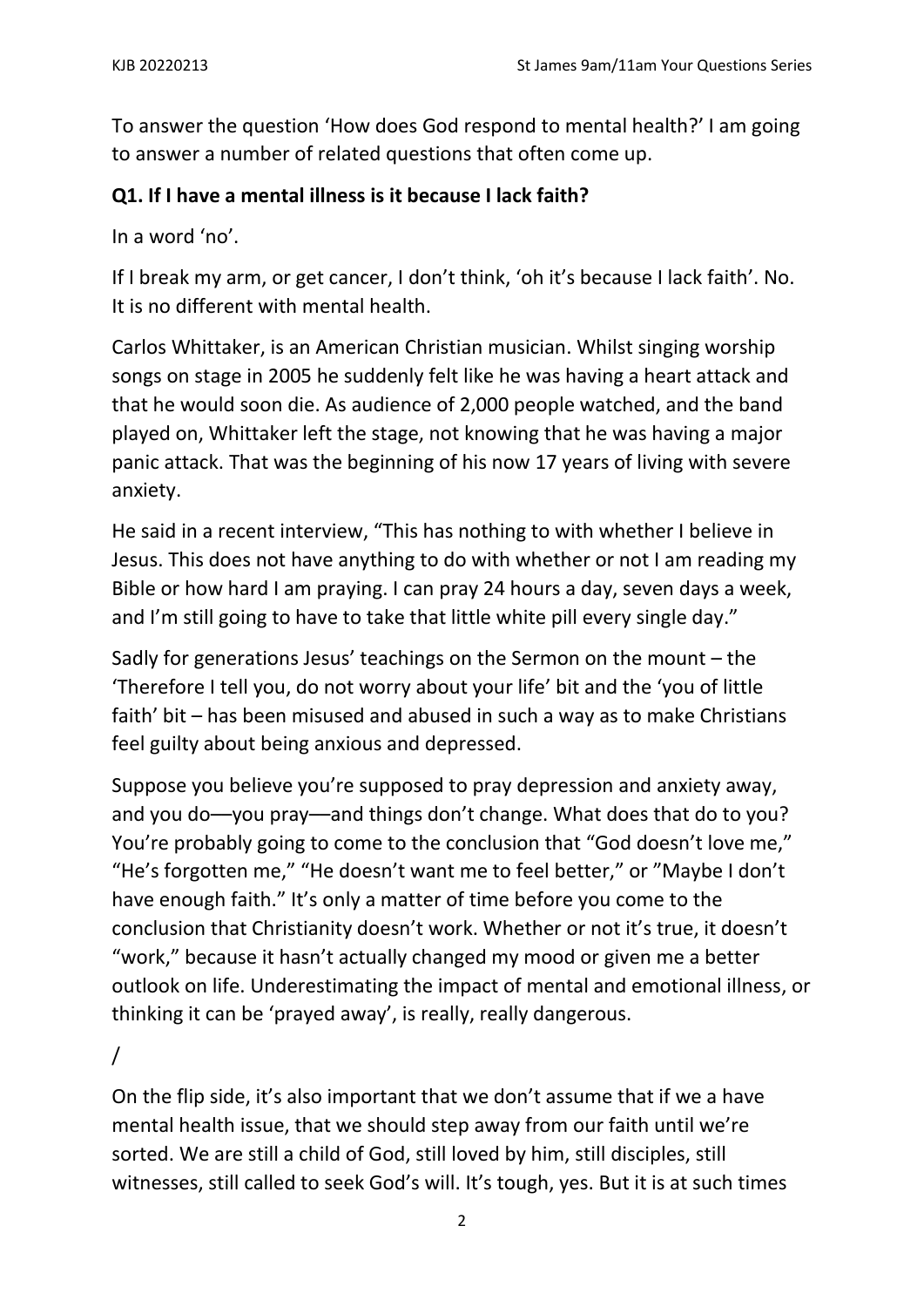that we need faith the most; including, sometimes, the faith of others. Also, it could be, for some, a time when our growth as a disciple and witness to His faithfulness is greatest. Henri Nouwen, the Dutch Catholic Priest, wrote a brilliant book on this, called 'The Wounded Healer', which is subtitled 'In our own woundedness, we can become a source of life for others.'

## **Q2. If I have a mental illness is it because of sin?**

In a few words, 'mostly no, but there are times when, what we might call sin, is a factor'.

To unpack this we first need to understand that there are a whole load of factors that can lead to mental ill health. Humans are complex and our mental health is complex.

For example, just looking at depression, the factors that can contribute to it include our genetics, our exposure to stress, adverse childhood experiences, poverty, poor education, recent trauma, isolation, long-term physical ill health, other mental illnesses, substance misuse, having a baby, the menopause, changes to hormone levels, being a full time carer, having a medical condition such as Huntington's, B12 deficiency, glandular fever, the side effect of a prescribed medication, Seasonal Affective Disorder.

On one level genetic disorders, Huntington's, glandular fever, as well as all medical conditions, exist because of human fallenness. But we are on v v v v dodgy ground, as followers of Jesus, if we think that an individual's mental ill health is due to their sin. Jesus is clear on this; sometimes bad stuff just happens to people, and it has nothing to do with their sin. (Luke 13:1-5) When Jesus and his disciples come across a man blind from birth, the disciples ask "Rabbi, who sinned, this man or his parents, that he was born blind?" And Jesus' answer is straight forward, "Neither this man nor his parents sinned" (John 9:1-7)

But in that list of factors I just read out, there are some things that we might consider as 'sins'; adverse childhood experiences, substance misuse.

30-50% of people with a severe mental illness also have problems with substance use, usually alcohol. But even here extreme caution is necessary. It is way too easy to judge and to label. The line between what is a contributing factor and what is symptom is very blurred. If I was suffering with clinical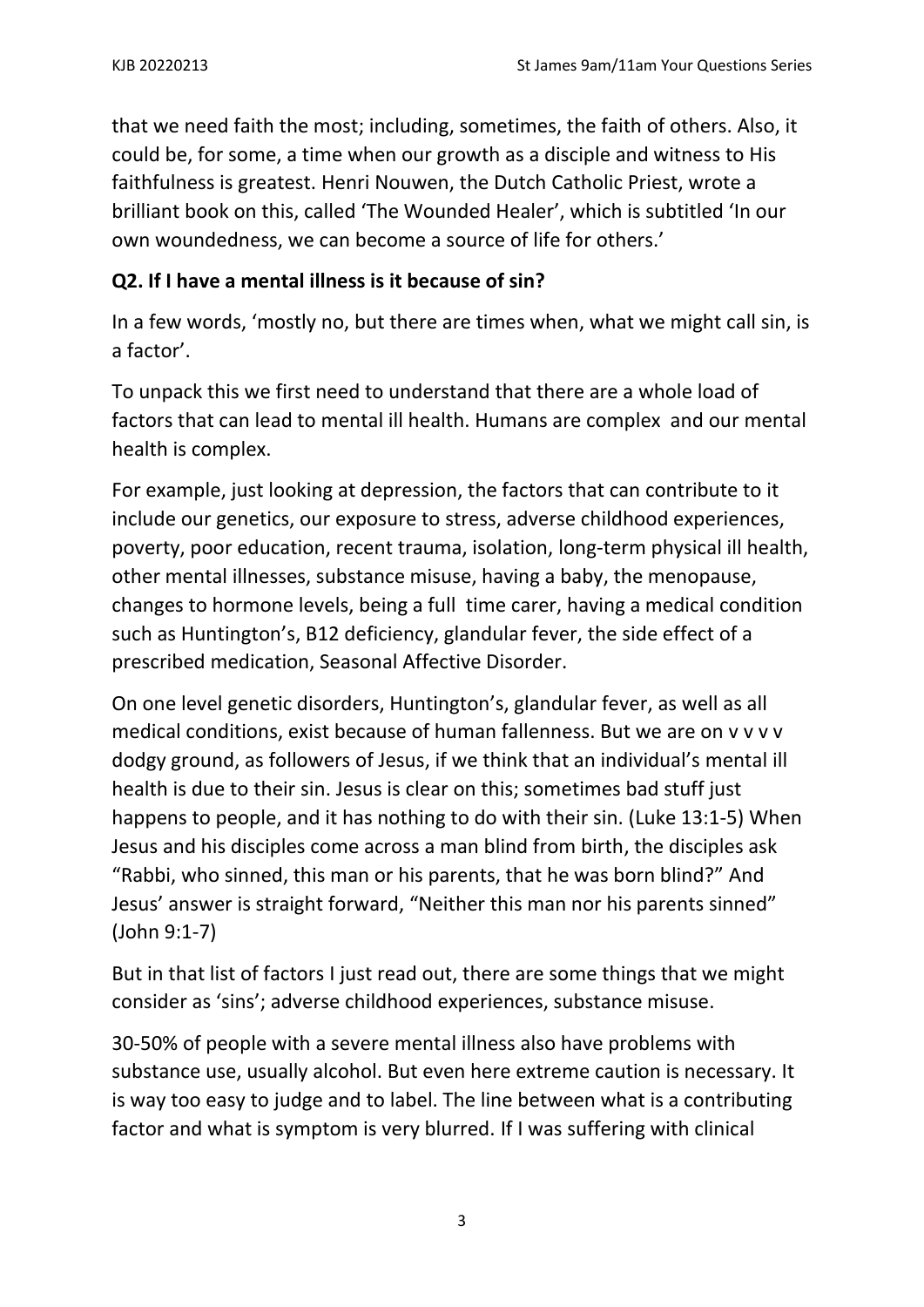depression and my life was upside down and I was feeling utterly miserable, a drink or 3 might feel like as good a way as any to get through the day.

/

I believe, when we think about the influence of sin on our mental health, we put ourselves in a far more Biblical, honest, and challenging place, when we think of how wider societal sins impact on our mental health and our ability to recover from them.

In England mental ill health disproportionally affects the homeless, prisoners, victims of abuse, and children and adults living in the poorest income bracket. That is a sin.

The suicide rate among prisoners is almost 15 times that of the general population, and more than 70% of prisoners have two or more mental health disorders. That is a sin.

In England 70-75% of people with diagnosable mental illness receive no treatment at all. That is a sin.

Here we come back to the Mission series we did before Christmas, and the 4<sup>th</sup> Mark of Mission that challenges us to seek to transform the unjust structures of society. There are unjust structure of society that impact negatively on our nations mental health that are sins, that we are called to transform as part of our mission.

# **Q3. Could I be demon-possessed?**

This is perhaps the most contentious aspect of thinking about Christian attitudes to mental ill health.

In the Bible there are clear warnings about the dangers of demonic forces, and Jesus' great commission to the disciples includes the explicit command to "cast out demons". However, there is again a need for extreme caution here.

For one thing, there is a danger of "Christian over-spiritualising"; the tendency to ascribe anything and everything to spiritual causes that are caused by other factors.

And we have to acknowledge that it is difficult to have certainty over whether what the Bible describes as demonic possession and what we would see as mental health issues have any overlap. For some Christians, when Jesus heals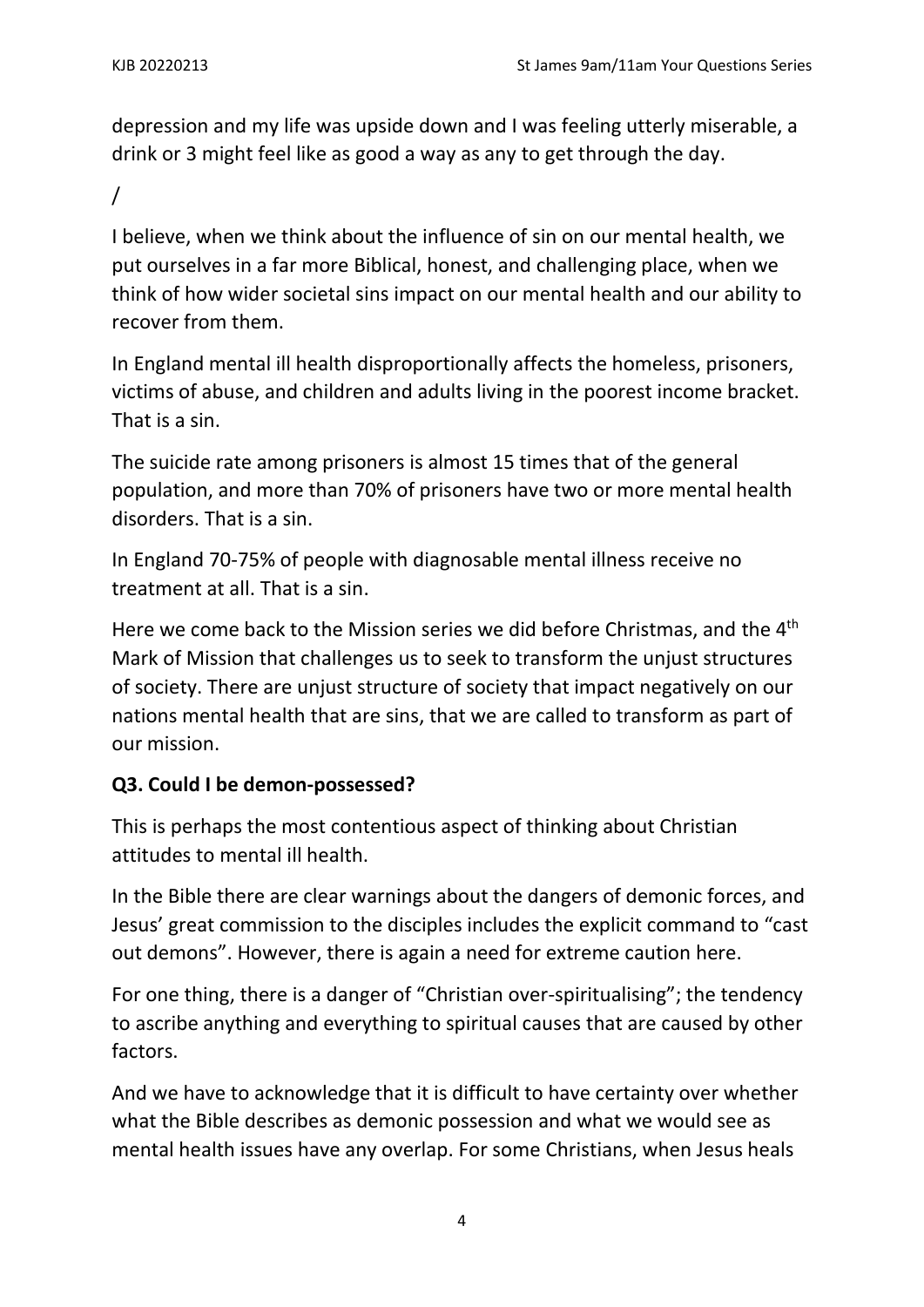the man from the Gerasenes region possessed by a legion of demons, they see a man cured of a legion of mental health disorders. (Luke 8:26-39)

And for some Christians, Jesus' call to caste out demons includes such societal demons as poverty, poor education, a prison system that locks up the mentally ill without access to treatment or hope of recovery. I would want to say 'yes' and 'amen' to that. But not exclusively.

I recently read an interview with mental-health chaplain who described himself as a 'Bible-believing evangelical who takes the biblical accounts of demonic possession seriously'. He said that in all his years working in a mental health trust he had 'never seen anything I would say that looked like demonic possession, but I've seen plenty of people who have been told that's what they're experiencing by other Christians. If Christians start treating people with mental health issues as if they are possessed when they are not, they run the risk of doing very serious harm.'

I think a healthier, more holistic, way to look at this is to, instead of asking the question, 'Could I be demon-possessed?' is to ask the question 'Am I being Christ-blessed?' And here, I am thankful to Anthony Rose for this insight. When we went to visit a house recently, on the request of the owner, who was experiencing strange, unaccountable, seemingly very real and very scary stuff happening in their home. Anthony said something along the lines that 'regardless of the causes, demonic or otherwise, the best way to counter darkness is by pray for God's light to replace it. And we prayed, very simply, very ordinarily, Christ's blessing into the home and to surround the family.'

I think we can take the same approach with mental ill health. There is no harm done, and everything to be gained, regardless of the factors contributing to a person's mental ill health, by praying Christ's blessing into their situation and on to the person.

# **Q4** (our final question). **Will God abandon me in my mental illness?**

In two words, 'No, but…'

For the 'no' bit of that answer listen to Bethany's excellent talk last week answering the question 'Is God Always With me' when she spoke of how Psalm 23 had pointed her to God's presence at a dark time in her life:

Even though I walk through the darkest valley, I will fear no evil, for you are with me.